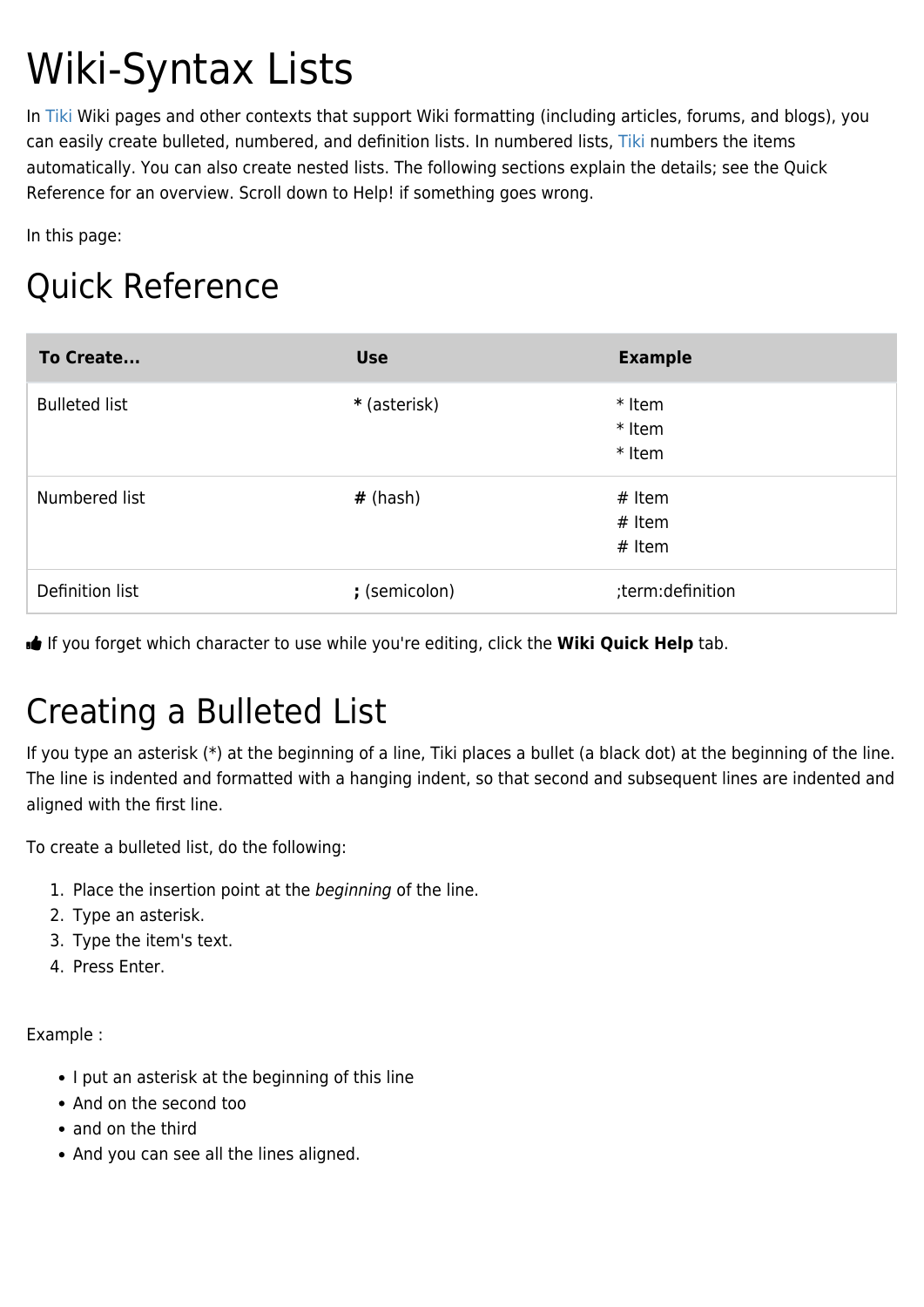### Creating a Numbered List

If you type a hash mark (#) at the beginning of a line, Tiki numbers the line and indents it from the left margin. The item's text is formatted with a hanging indent, so that second and subsequent lines are indented and aligned with the first line.

To create a numbered list, do the following:

- 1. Place the insertion point at the beginning of the line.
- 2. Type a hash mark. Tiki supplies the period automatically.
- 3. Type the item's text.
- 4. Do one of the following:
	- 1. To continue typing items, press Enter once, and go to Step 2, above.
	- 2. To stop typing the list, press Enter twice.

If you place more than one numbered list in a page, the items are separately numbered.

### Multilevel style numbering

Since [Tiki18](https://doc.tiki.org/Tiki18) one can make numbered lists output unique numbers for each sub-item instead of reseting the counter to 1. For example, when it is wrapped in a [PluginDiv](https://doc.tiki.org/PluginDiv) with  $\overline{class}="uol"$  parameter:

{DIV(class=uol)} # Item 1 ## Sub-item ### Sub-item ### Sub-item #### Sub-item #### Sub-item #### Sub-item # Item 2 ## Sub-item ## Sub-item ### Sub-item ### Sub-item #### Sub-item #### Sub-item # Item 3 ## Sub-item ### Sub-item {DIV}

The output should be something like this image: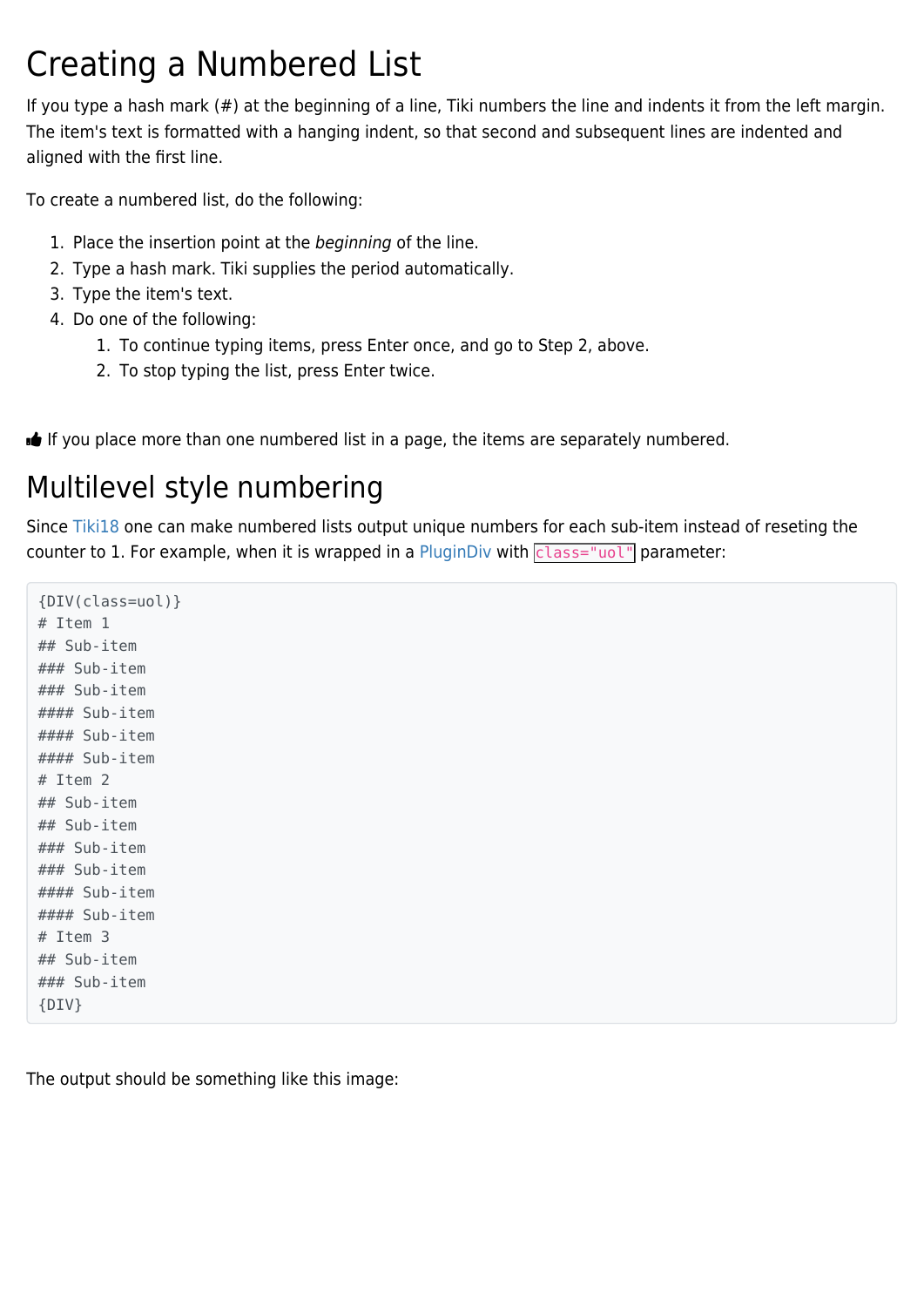

Default Bootstrap theme look in Tiki 18

How it is rendered on this page:

- 1. Item 1
	- 1. Sub-item
		- 1. Sub-item
		- 2. Sub-item
			- 1. Sub-item
			- 2. Sub-item
			- 3. Sub-item
- 2. Item 2
	- 1. Sub-item
	- 2. Sub-item
		- 1. Sub-item
		- 2. Sub-item
			- 1. Sub-item
			- 2. Sub-item
- 3. Item 3
	- 1. Sub-item
		- 1. Sub-item

# Creating a Nested List

A nested list is a bulleted or numbered list that has more than one level — that is, some items have "sub-items". To create a nested list, type two or more asterisks (bulleted lists) or hash marks (numbered lists) at the beginning of the line, as shown in the following examples:

\* Level 1 (bulleted list) \*\* Level 2 (bulleted list) \*\*\* Level 3 (bulleted list)

# Level 1 (numbered list) ## Level 2 (numbered list) ### Level 3 (numbered list)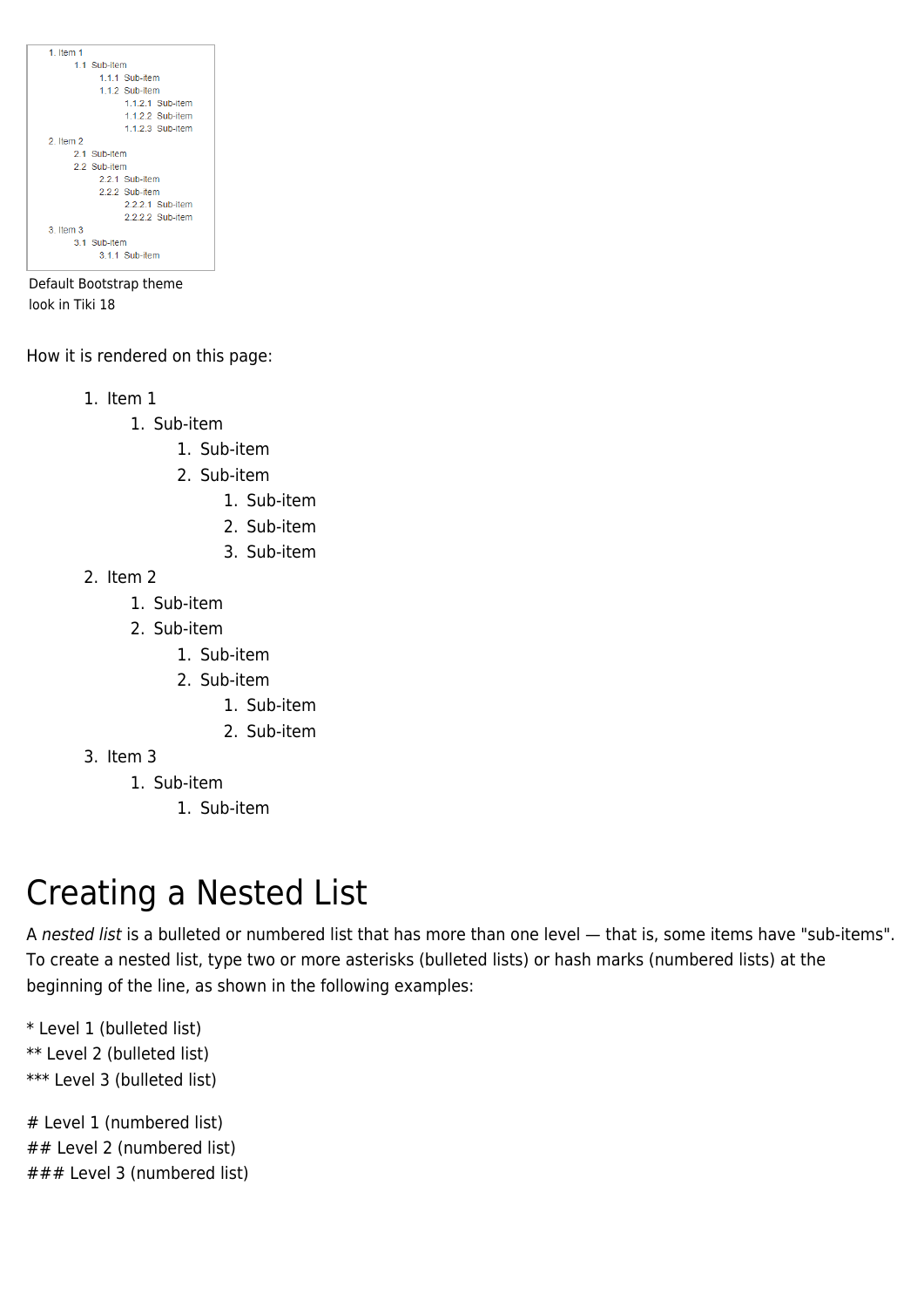# Creating an Outline Numbered List

You can add some custom CSS to a page by using the (PluginHTML|HTML Plugin).

```
{HTML()}<style type="text/css">
.mylist ol {
list-style-type: decimal;
}
.mylist ol ol {
list-style-type: lower-alpha;
}
.mylist ol ol ol {
list-style-type: lower-roman;
}
</style>
{HTML}
```
#### The following

{DIV(class=mylist)} # Level 1 ## Level 1 a # Level 2 ## Level 2 a ## Level 2 b ### Level 2 b i ### Level 2 b ii # Level 3 ## Level 3 a {DIV}

Will show as

- 1. Level 1 a. Level 1 a 2. Level 2 a. Level 2 a
	- b. Level 2 b
		- i. Level 2 b i
		- ii. Level 2 b ii
- 3. Level 3
	- a. Level 3 a

# Bullet list example:

- This is a Level 1 item.
- This is another Level 1 item
	- This is a Level 2 item.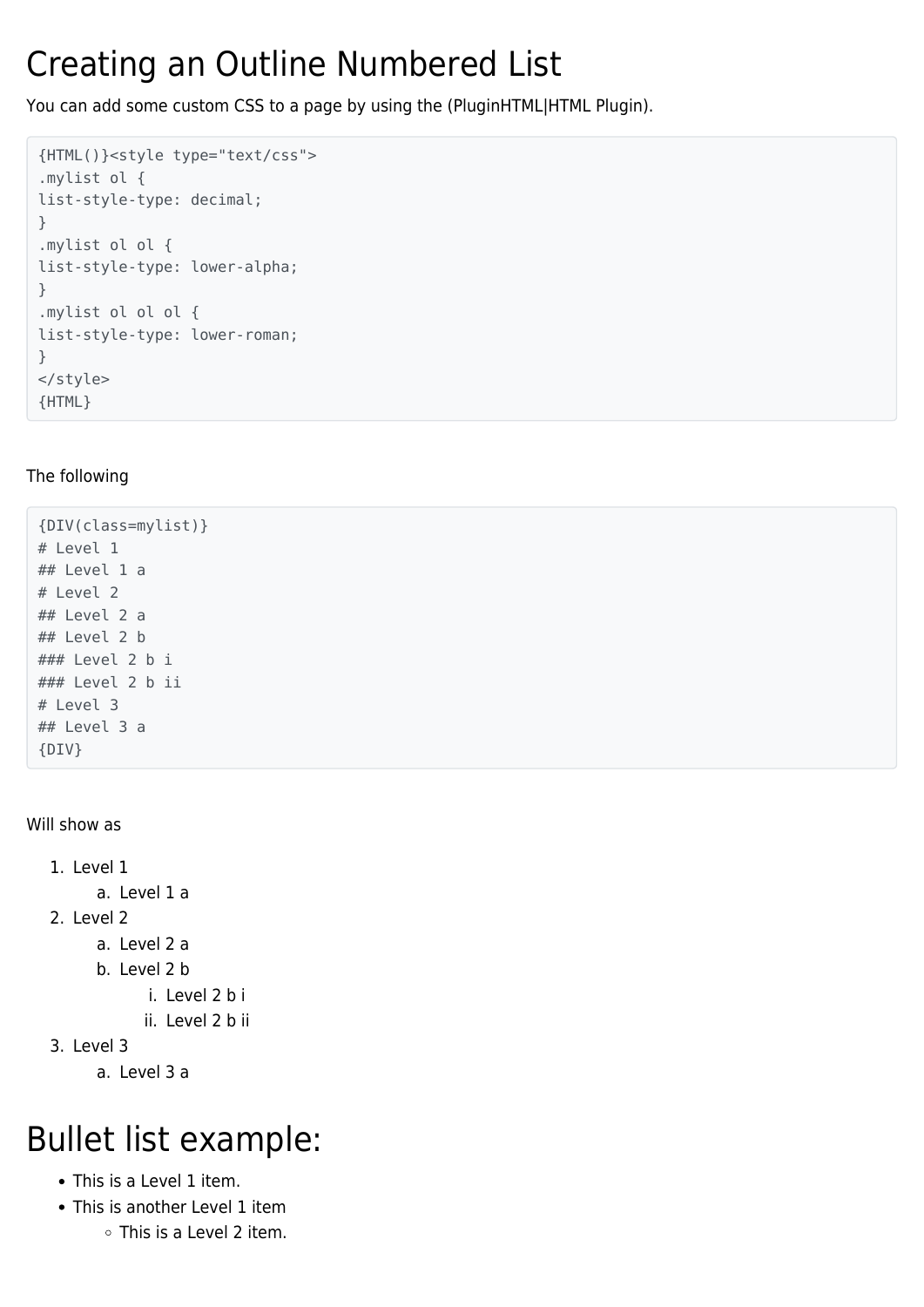- Yet another Level 1 item.
	- This is a Level 2 item.
		- Sub-items can have their own sub-items! This is Level 3.
- Back to Level 1.

 In a bulleted list, you can create additional sub-levels beyond the third level, but Tiki doesn't use distinctive bullets beyond Level 3.

### Numbered list example:

Here's a numbered list with nested levels:

- 1. This is a Level 1 item.
- 2. This is another Level 1 item
	- 1. This is a Level 2 item.
- 3. Yet another Level 1 item.
	- 1. This is a Level 2 item.
	- 2. Another Level 2 item. Note the numbering.
		- 1. Sub-items can have their own sub-items! This is Level 3.
- 4. Back to Level 1.

You can create deeper levels of nesting, but doing so might prove confusing to your readers.

### Combined Bullet and Numbered list example:

#### **Syntax:**

```
* Level 1 (bulleted list)
** Level 2 (bulleted list)
### Level 3 (numbered list)
### Level 3 (numbered list)
** Level 2 (bulleted list)
*** Level 3 (bulleted list)
# Level 1 (numbered list)
** Level 2 (bulleted list)
## Level 2 (numbered list)
## Level 2 (numbered list)
```
#### **Result:**

- Level 1 (bulleted list)
	- Level 2 (bulleted list)
		- 1. Level 3 (numbered list)
		- 2. Level 3 (numbered list)
	- Level 2 (bulleted list)
		- **Level 3 (bulleted list)**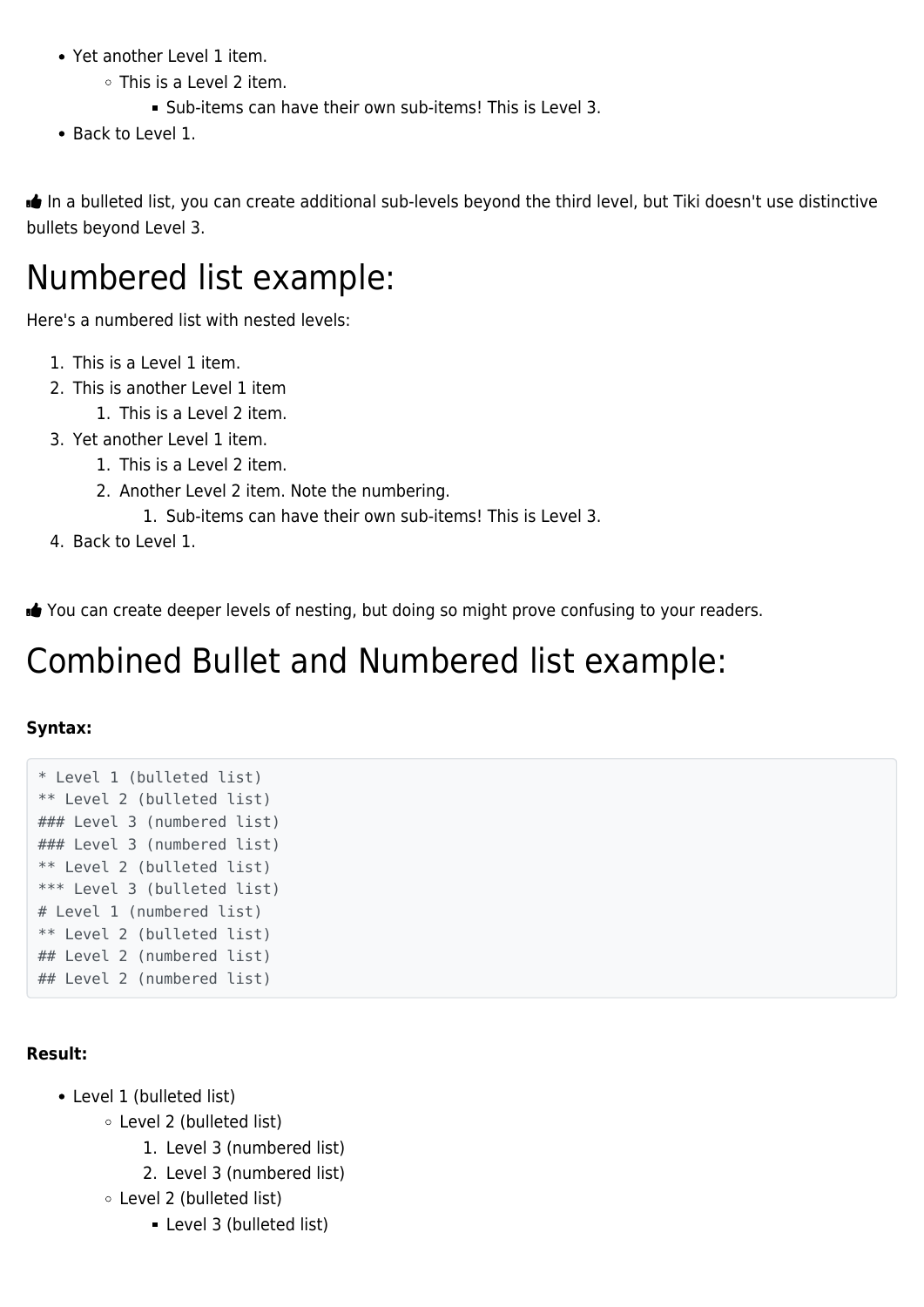#### 1. Level 1 (numbered list)

- Level 2 (bulleted list)
- 1. Level 2 (numbered list)
- 2. Level 2 (numbered list)

### Adding Hidden Details

An expandable area allows you to display the major items in your list by default. Every item is still there, but it needs to be expanded to become visible. An expandable area is created by adding a minus - character after the star \* characters.

- This is a Level 1 item.
- This Level 1 item has Hidden Details. Click the Plus [+] to open it.  $[+]$
- Back to Level 1.

**Expandable areas work with Bulleted and Numbered lists.** 

### Multi-line Items

Text can be forced to continue at the same indentation level in a list without having a bullet or a Number assigned to it. This is accomplished by having a Plus + character start each line. The number of Plus characters controls the indentation level.

• This is a Level 1 item.

This line begins with a single Plus character

- This is a Level 2 item.
	- This line begins with a 2 Plus characters
- Back to Level 1.

**Expandable areas work with Bulleted and Numbered lists.** 

### Creating a Definition List

A definition list displays a term that is aligned flush left; the term's definition is positioned on the subsequent line and indented. Here's an example:

unordered list

A list in which the order of the items is unimportant; also called a bulleted list.

To create a definition list, do the following:

- 1. At the beginning of a line, type a semicolon (;).
- 2. Type the term to be defined.
- 3. Type a colon (:).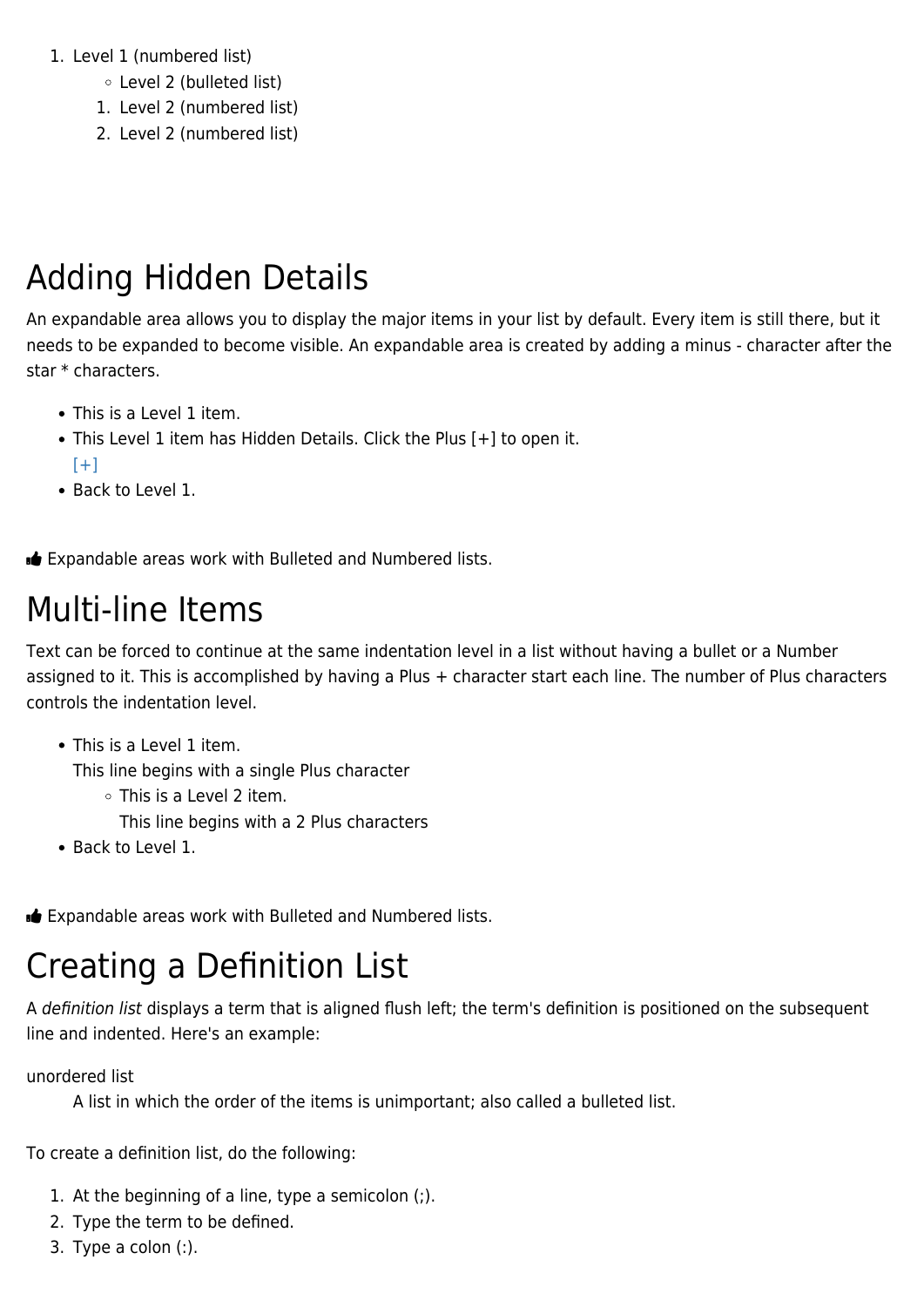- 4. Type the definition.
	- Your line should look like this: ;term:definition
- 5. Press Enter.
- 6. Do one of the following:
	- 1. To type another item, go to Step 2, above.
	- 2. To end the list, press Enter again.

Better definition lists can be created using the DL plugin.

# Creating a Table of Contents List

Use the {maketoc} plugin to automatically create a table of contents, based on the headings on the current wiki page.

For example, using {maketoc} on this page will produce:

| Table of contents                            |
|----------------------------------------------|
| • Wiki-Syntax Lists                          |
| · Quick Reference                            |
| ○ Creating a Bulleted List                   |
| ○ Creating a Numbered List                   |
| • Multilevel style numbering                 |
| ○ Creating a Nested List                     |
| ○ Creating an Outline Numbered List          |
| ○ Bullet list example:                       |
| • Numbered list example:                     |
| • Combined Bullet and Numbered list example: |
| ○ Adding Hidden Details                      |
| ○ Multi-line Items                           |
| ○ Creating a Definition List                 |
| ○ Creating a Table of Contents List          |
| - Remarks                                    |
|                                              |

You can use the following options to customize the table of contents list:

| <b>Option</b> | <b>Description</b>                                                                                                                  | <b>Valid Values</b> |
|---------------|-------------------------------------------------------------------------------------------------------------------------------------|---------------------|
| type          | For backwards compatibility from older syntax: {maketoc:box}.<br>Optional.                                                          | box                 |
| maxdepth      | Defines how many heading levels to include in the list. If <b>0</b> , then all<br>headings will be included. Default = $\mathbf{0}$ | <b>Numeric</b>      |